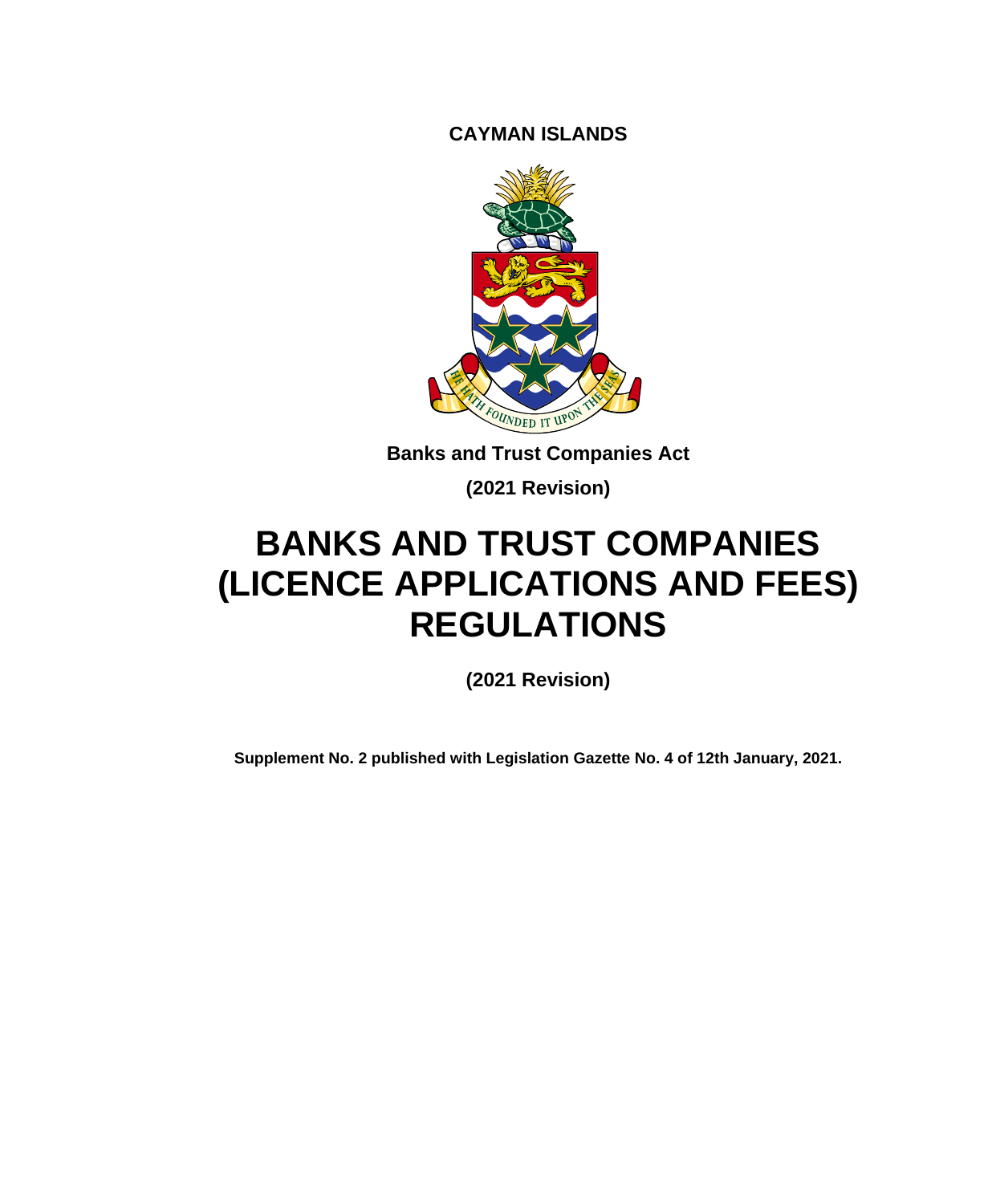# **PUBLISHING DETAILS**

Revised under the authority of the *Law Revision Act (2020 Revision).*

The Banks and Trust Companies (Licence Applications) Regulations, 1989 made the 9th June, 1989 consolidated with Law 4 of 1997 (part) passed the 24th March, 1997, Law 56 of 2020 passed the 7th December, 2020, and with the —

Banks and Trust Companies (Fees) Regulations, 1989 made the 9th June, 1989 Banks and Trust Companies (Fees) (Amendment) Regulations, 1990 made the 24th July, 1990 Banks and Trust Companies (Fees) (Amendment) Regulations, 1995 made the 3rd March, 1995 Banks and Trust Companies (Licence Applications and Fees) (Amendment) (Applicants' References) Regulations, 2001 made the 12th April, 2001 Banks and Trust Companies (Licence Applications and Fees) (Amendment) (Variation of Fees) Regulations, 2001, made the 29th May, 2001 Banks and Trust Companies (Licence Applications and Fees) (Amendment) (Further Variation of Fees) Regulations, 2001 made the 27th December, 2001 Banks and Trust Companies (Licence Applications and Fees) (Amendment) Regulations, 2002 made the 2nd January, 2002 Banks and Trust Companies (Licence Applications and Fees) (Amendment) Regulations, 2002 made the 16th October, 2002 Banks and Trust Companies (Licence Applications and Fees) (Amendment) Regulations, 2006 made the 30th May, 2006 Banks and Trust Companies (Licence Applications and Fees) (Amendment) (No. 2) Regulations, 2006 made the 12th December, 2006 Banks and Trust Companies (Licence Applications and Fees) (Amendment) Regulations, 2009 made the 27th October, 2009 Banks and Trust Companies (Licence Applications and Fees) (Amendment) Regulations, 2012 made the 12th December, 2012 Banks and Trust Companies (Licence Applications and Fees) (Amendment) Regulations, 2020 made 9th June, 2020.

Consolidated and revised this 31st day of December, 2020.

*Note (not forming part of the Regulations): This revision replaces the 2013 Revision which should now be discarded.*

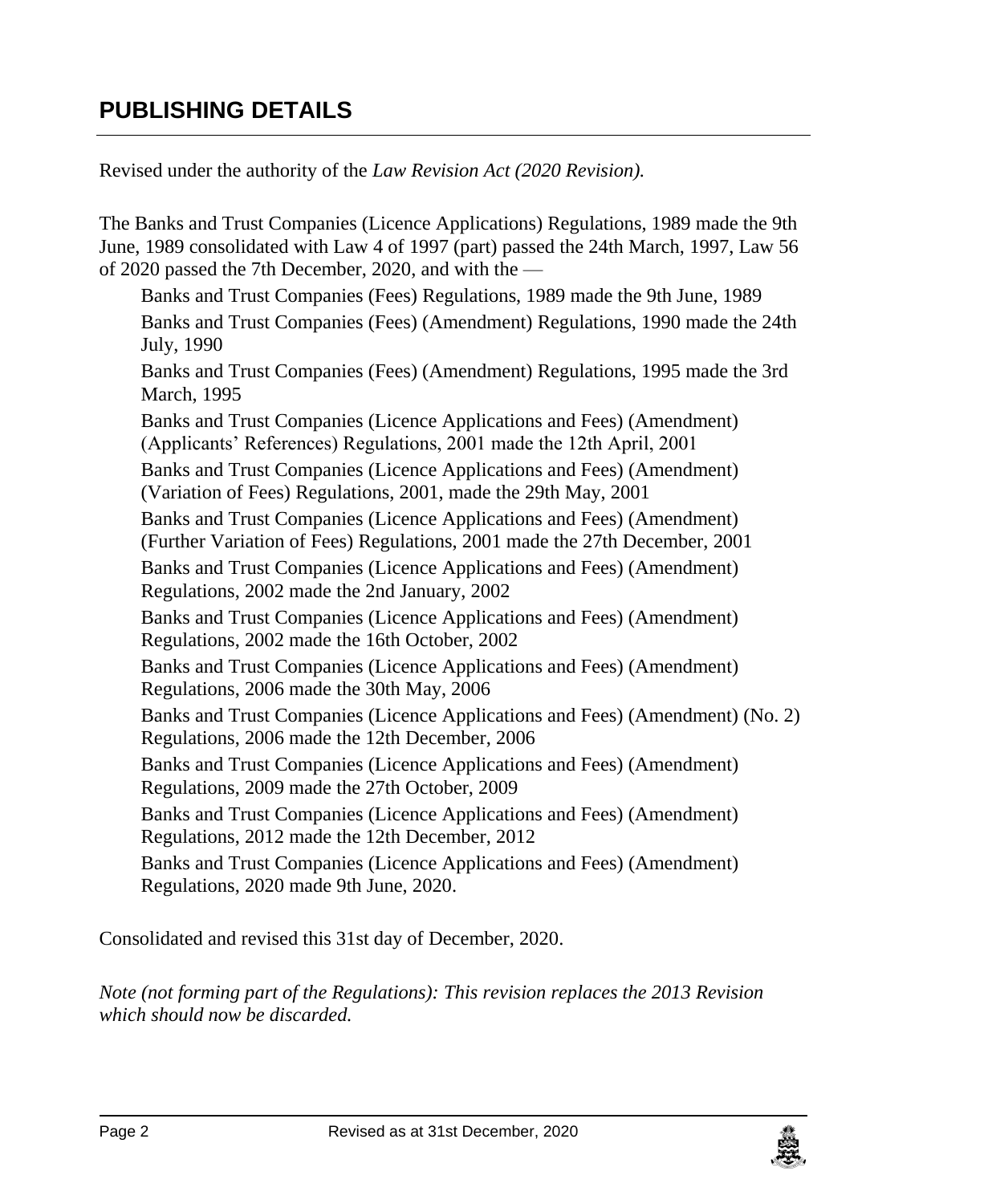### **CAYMAN ISLANDS**



**Banks and Trust Companies Act**

## **(2021 Revision)**

# **BANKS AND TRUST COMPANIES (LICENCE APPLICATIONS AND FEES) REGULATIONS**

**(2021 Revision)**

# **Arrangement of Regulations**

| Regulation            |                                  |    |  |
|-----------------------|----------------------------------|----|--|
| $\mathbf{1}$ .        |                                  |    |  |
| 2.                    |                                  |    |  |
| 3.                    |                                  |    |  |
| 4.                    |                                  |    |  |
| 5.                    |                                  |    |  |
| 6.                    |                                  |    |  |
| 7.                    |                                  |    |  |
| 7A.                   |                                  |    |  |
| 8.                    |                                  |    |  |
| <b>SCHEDULE</b><br>15 |                                  |    |  |
|                       | <b>Application for a Licence</b> |    |  |
|                       | <b>ENDNOTES</b>                  | 21 |  |
|                       |                                  |    |  |

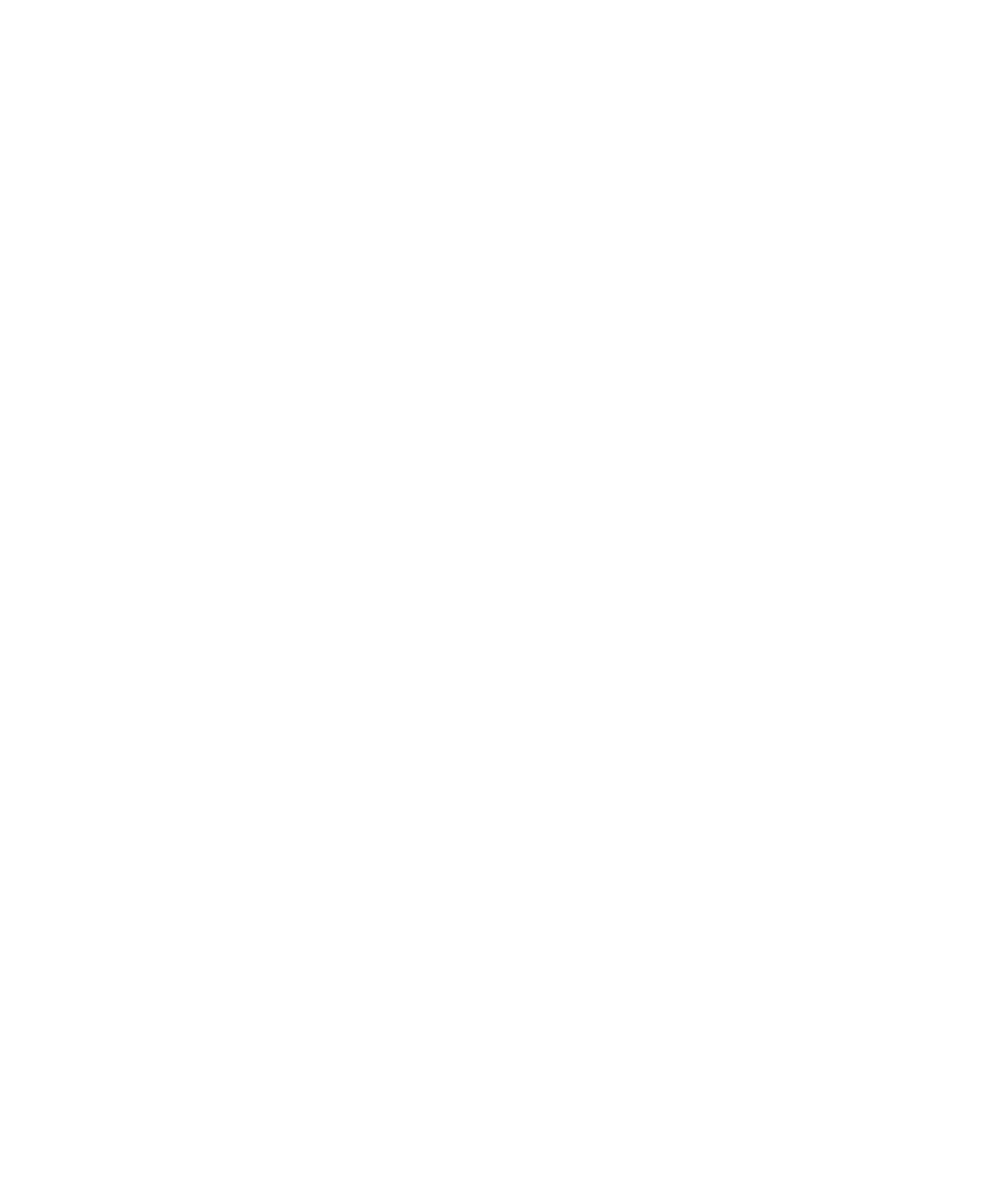## **CAYMAN ISLANDS**



**Banks and Trust Companies Act**

**(2021 Revision)**

# **BANKS AND TRUST COMPANIES (LICENCE APPLICATIONS AND FEES) REGULATIONS**

**(2021 Revision)**

### <span id="page-4-0"></span>**1. Citation**

**1**. These regulations may be cited as the *Banks and Trust Companies (Licence Applications and Fees) Regulations (2021 Revision)*.

### <span id="page-4-1"></span>**2. Definitions**

**2**. In these regulations —

"**Private Banking Services**" includes banking business conducted with persons of high net worth of over \$800,000 or such other amount as may be determined by the Authority;

"**residents**" means individuals or businesses that —

- (a) reside for not less than one year in the Islands;
- (b) have a physical presence in the Islands; or
- (c) engage in significant economic activity in the Islands; and

"**to provide principal office services**" means to provide, for the purposes of section  $6(2)(a)$  of the Law, a place of business, including resources, staff, facilities, books and records.

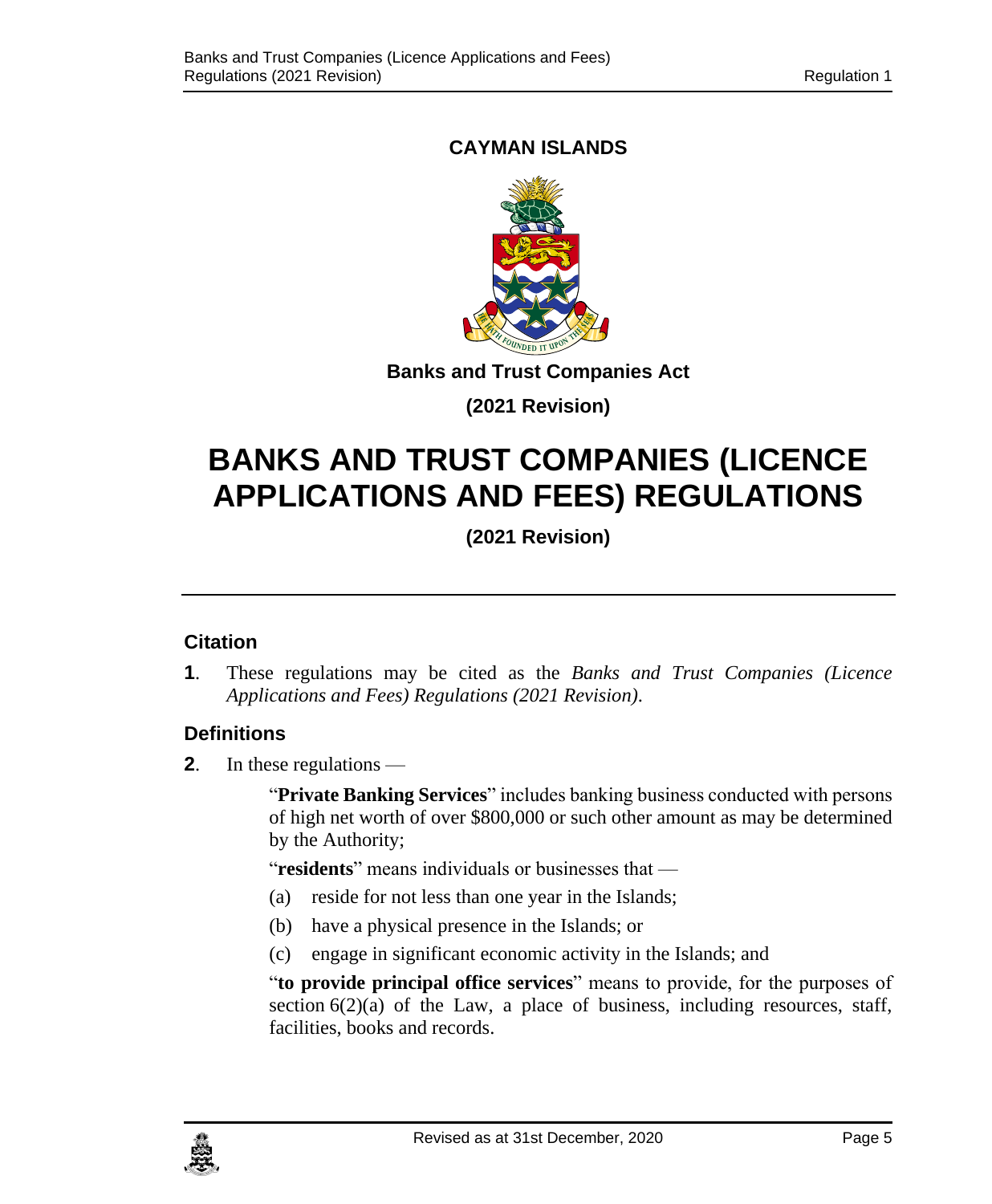#### <span id="page-5-0"></span>**3. Information to be submitted by branch**

**3**. Where an applicant is a branch of a bank or trust company incorporated and licensed in a country that is designated, in accordance with section 5(2) of the *Proceeds of Crime Act (2020 Revision)*, as having measures for combating money laundering and the financing of terrorism which are equivalent to those of the Islands the Authority may, in lieu of the information required in paragraph 10 of the Schedule, accept from the applicant such other information as the Authority considers satisfactory.

#### <span id="page-5-1"></span>**4. Particulars, etc., to be contained in application for licence**

**4**. The information and particulars to be contained in an application for a licence under section 6, and the details and things which are to accompany them, are set out in the Schedule hereto.

#### <span id="page-5-2"></span>**5. Fees payable for first grant of licence**

**5**. The following fees are prescribed to be payable on the first grant of a licence under section  $6(7)$  —

| (a) | an "A" licence alone, granted without restrictions as to<br>the carrying on of banking business within the Islands                                                                                                                                               | \$600,000 |
|-----|------------------------------------------------------------------------------------------------------------------------------------------------------------------------------------------------------------------------------------------------------------------|-----------|
| (b) | an "A" licence alone, granted with restrictions as to the<br>carrying on of banking business within the Islands and<br>with permission to provide principal office services to<br>five or more other licensees                                                   | \$300,000 |
|     | (ba) an "A" licence alone, granted with restrictions as to the<br>carrying on of banking business within the Islands and<br>with permission to provide principal office services to<br>five or more other licensees and Private Banking<br>Services to residents | \$350,000 |
|     | (bb) an "A" licence alone, granted with restrictions as to the<br>carrying on of banking business within the Islands and<br>with permission to provide principal office services to<br>less than five banks and Private Banking Services to<br>residents         | \$250,000 |
| (c) | an "A" licence alone, granted with restrictions as to the<br>carrying on of banking business within the Islands                                                                                                                                                  | \$160,000 |
| (d) | an "A" licence and a Trust licence, granted without<br>restrictions as to the carrying on of banking business<br>within the Islands                                                                                                                              | \$600,000 |
| (e) | an "A" licence and a Trust licence, granted with<br>restrictions as to the carrying on of banking business                                                                                                                                                       | \$300,000 |

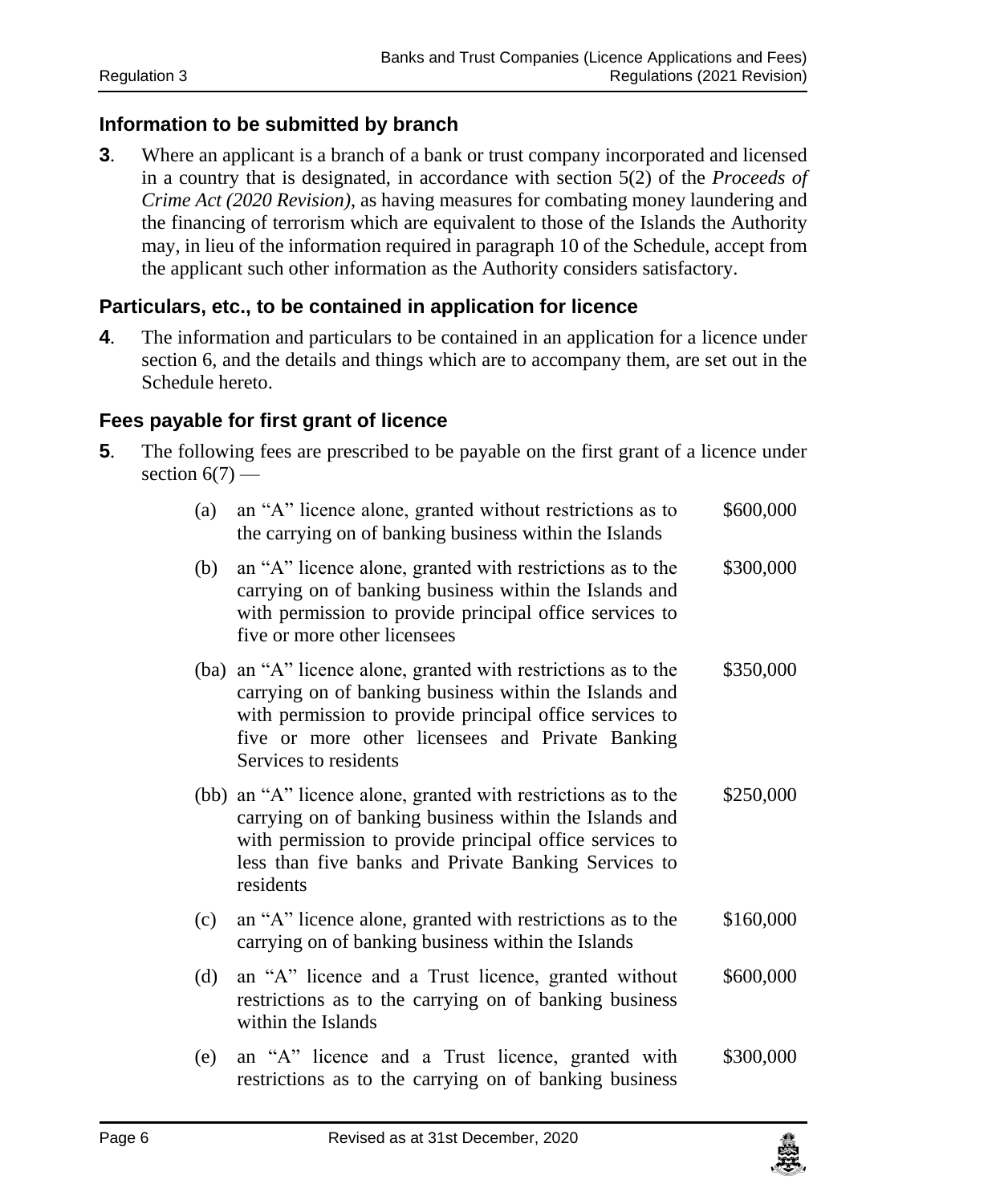|     | within the Islands and with permission to provide<br>principal office services to five or more other licensees                                                                                                                                                                 |           |
|-----|--------------------------------------------------------------------------------------------------------------------------------------------------------------------------------------------------------------------------------------------------------------------------------|-----------|
|     | (ea) an "A" licence and a Trust licence, granted with<br>restrictions as to the carrying on of banking business<br>within the Islands and with permission to provide<br>principal office services to five or more other licensees<br>and Private Banking Services to residents | \$350,000 |
|     | (eb) an "A" licence and a Trust licence, granted with<br>restrictions as to the carrying on of banking business<br>within the Islands and with permission to provide<br>principal office services to less than five banks and<br>Private Banking Services to residents         | \$250,000 |
| (f) | an "A" licence and a Trust licence, granted with<br>restrictions as to the carrying on of banking business<br>within the Islands                                                                                                                                               | \$160,000 |
| (g) | a "B" licence alone,                                                                                                                                                                                                                                                           | \$70,000  |
| (h) | a "B" licence and a Trust licence                                                                                                                                                                                                                                              | \$70,000  |
| (i) | a Trust licence alone                                                                                                                                                                                                                                                          | \$70,000  |
| (i) | a Restricted "B" licence alone                                                                                                                                                                                                                                                 | \$45,000  |
| (k) | a Restricted "B" licence and a Restricted Trust licence                                                                                                                                                                                                                        | \$45,000  |
| (1) | a Restricted Trust licence alone                                                                                                                                                                                                                                               | \$7,000   |
|     | (m) a Nominee (Trust) licence                                                                                                                                                                                                                                                  | \$7,000   |
|     |                                                                                                                                                                                                                                                                                |           |

#### <span id="page-6-0"></span>**6. Fees payable for renewal of licence**

- **6**. The following fees are prescribed to be payable, after the first grant of a licence, annually under section 6(8) —
	- (a) an "A" licence alone, granted without restrictions as to the carrying on of banking business within the Islands \$1,000,000
	- (b) an "A" licence alone, granted with restrictions as to the carrying on of banking business within the Islands and with permission to provide principal office services to five or more other licensees \$300,000
	- (ba) an "A" licence alone, granted with restrictions as to the carrying on of banking business within the Islands and with permission to provide principal office services to five \$350,000

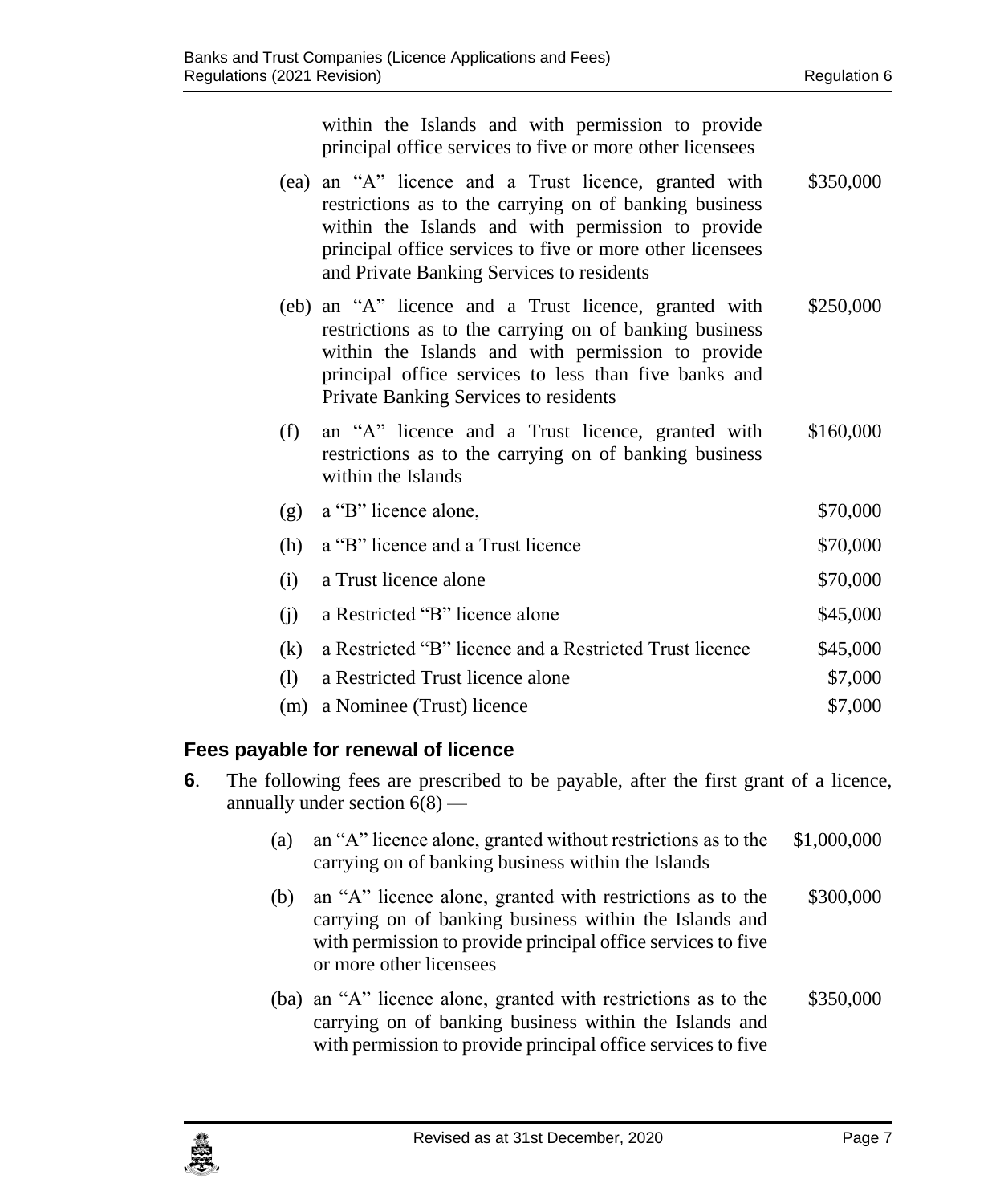or more other licensees and Private Banking Services to residents

|      | (bb) an "A" licence alone, granted with restrictions as to the<br>carrying on of banking business within the Islands and<br>with permission to provide principal office services to less<br>than five banks and Private Banking Services to residents                     | \$250,000   |
|------|---------------------------------------------------------------------------------------------------------------------------------------------------------------------------------------------------------------------------------------------------------------------------|-------------|
| (c)  | an "A" licence alone, granted with restrictions as to the<br>carrying on of banking business within the Islands                                                                                                                                                           | \$200,000   |
| (d)  | an "A" licence and a Trust licence, granted without<br>restrictions as to the carrying on of banking business<br>within the Islands                                                                                                                                       | \$1,000,000 |
| (e)  | an "A" licence and a Trust licence, granted with<br>restrictions as to the carrying on of banking business<br>within the Islands and with permission to provide<br>principal office services to five or more other licensees                                              | \$300,000   |
| (ea) | an "A" licence and a Trust licence, granted with<br>restrictions as to the carrying on of banking business<br>within the Islands and with permission to provide<br>principal office services to five or more other licensees<br>and Private Banking Services to residents | \$350,000   |

- (eb) an "A" licence and a Trust licence, granted with restrictions as to the carrying on of banking business within the Islands and with permission to provide principal office services to less than five banks and Private Banking Services to residents \$250,000
- (f) an "A" licence and a Trust licence, granted with restrictions as to the carrying on of banking business within the Islands \$200,000
- (g) a "B" licence alone, in any case where the licence holder is a branch of a bank licensed in a country or territory outside the Islands -
	- (i) for licensees with assets of not more than US\$100 million, a fee of CI\$60,000;
	- (ii) for licensees with assets of more than US\$100 million but not more than US\$500 million, a fee of CI\$70,000;

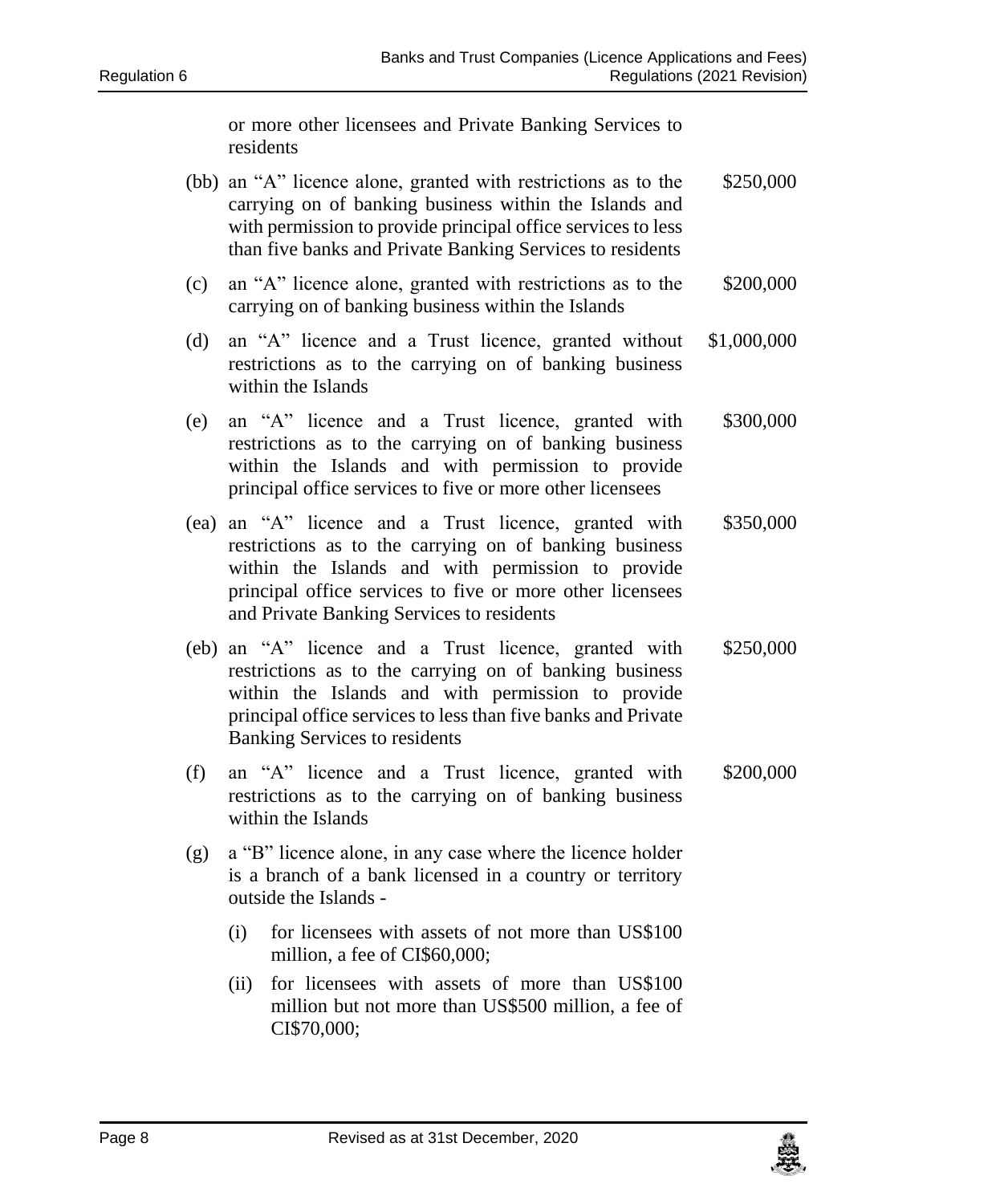- (iii) for licensees with assets of more than US\$500 million but not more than US\$1.0 billion, a fee of CI\$80,000;
- (iv) for licensees with assets of more than US\$1.0 billion but not more than US\$5.0 billion, a fee of CI\$90,000;
- (v) for licensees with assets of more than US\$5.0 billion, a fee of CI\$100,000,

with the calculation of assets for the determination of the relevant fee, based on the average of total assets at the end of each of the four calendar quarters;

- (h) a "B" licence alone, in any case where the licence holder is a subsidiary of a bank licensed in a country or territory outside the Islands —
	- (i) for licensees with assets of not more than US\$100 million, a fee of CI\$60,000;
	- (ii) for licensees with assets of more than US\$100 million but not more than US\$500 million, a fee of CI\$70,000;
	- (iii) for licensees with assets of more than US\$500 million but not more than US\$1.0 billion, a fee of CI\$80,000;
	- (iv) for licensees with assets of more than US\$1.0 billion but not more than US\$5.0 billion, a fee of CI\$90,000;
	- (v) for licensees with assets of more than US\$5.0 billion, a fee of CI\$100,000, with the calculation of assets for the determination of the relevant fee, based on the average of total assets at the end of each of the four calendar quarters;
- (i) a "B" licence alone, in any case where the licence holder is not a subsidiary or branch of a bank licensed in a country or territory outside the Islands —
	- (i) for licensees with assets of not more than US\$100 million, a fee of CI\$60,000;
	- (ii) for licensees with assets of more than US\$100 million but not more than US\$500 million, a fee of CI\$70,000;

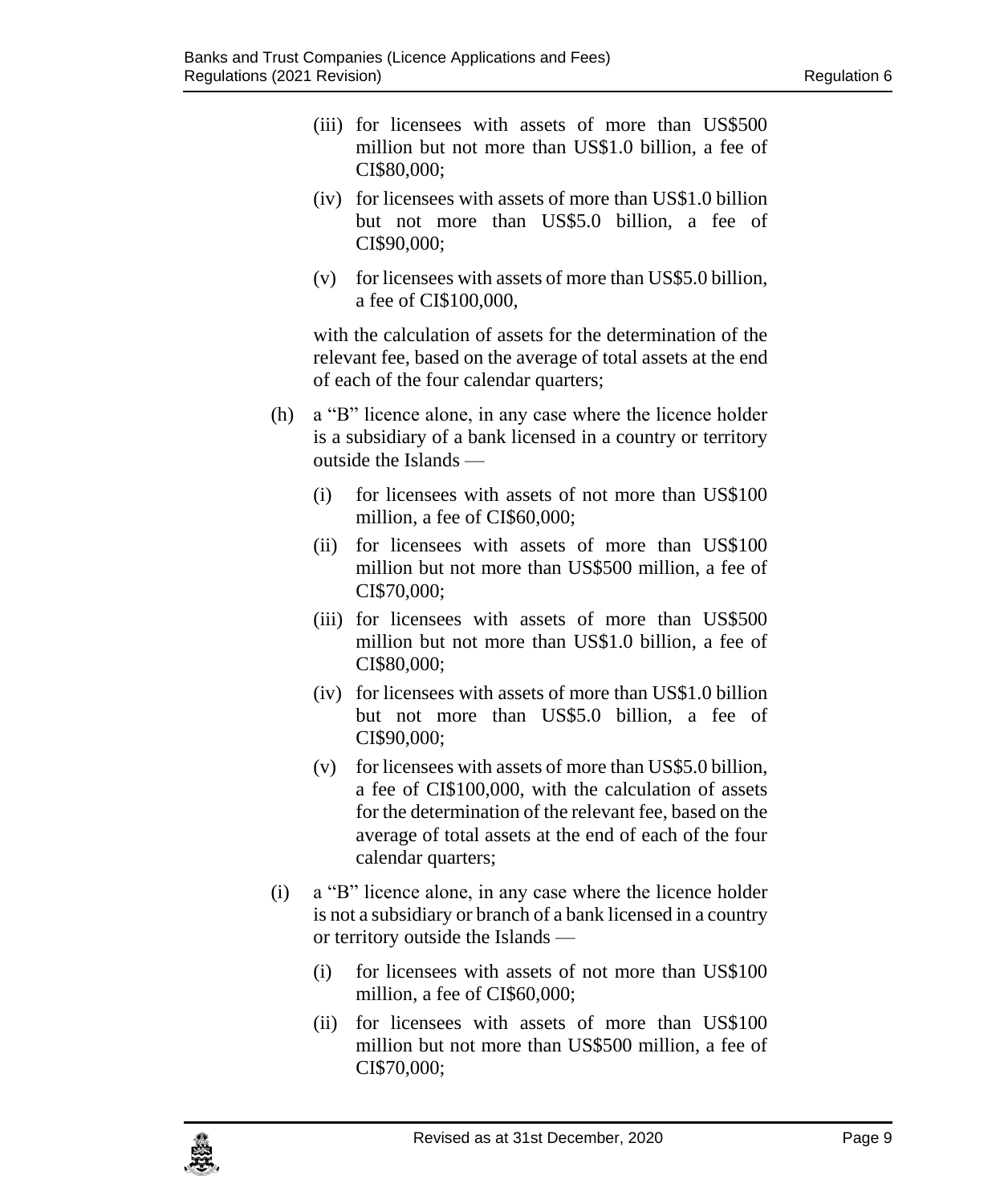- (iii) for licensees with assets of more than US\$500 million but not more than US\$1.0 billion, a fee of CI\$80,000;
- (iv) for licensees with assets of more than US\$1.0 billion but not more than US\$5.0 billion, a fee of CI\$90,000;
- (v) for licensees with assets of more than US\$5.0 billion, a fee of CI\$100,000,
- with the calculation of assets for the determination of the relevant fee, based on the average of total assets at the end of each of the four calendar quarters;
- (j) a "B" licence and a Trust licence, in any case where the licence holder is a branch of a bank licensed in a country or territory outside the Islands —
	- (i) for licensees with assets of not more than US\$100 million, a fee of CI\$60,000;
	- (ii) for licensees with assets of more than US\$100 million but not more than US\$500 million, a fee of CI\$70,000;
	- (iii) for licensees with assets of more than US\$500 million but not more than US\$1.0 billion, a fee of CI\$80,000;
	- (iv) for licensees with assets of more than US\$1.0 billion but not more than US\$5.0 billion, a fee of CI\$90,000;
	- (v) for licensees with assets of more than US\$5.0 billion, a fee of CI\$100,000,

with the calculation of assets for the determination of the relevant fee, based on the average of total assets at the end of each of the four calendar quarters;

- (k) a "B" licence and a Trust licence, in any case where the licence holder is a subsidiary of a bank licensed in a country or territory outside the Islands —
	- (i) for licensees with assets of not more than US\$100 million, a fee of CI\$60,000;
	- (ii) for licensees with assets of more than US\$100 million but not more than US\$500 million, a fee of CI\$70,000;

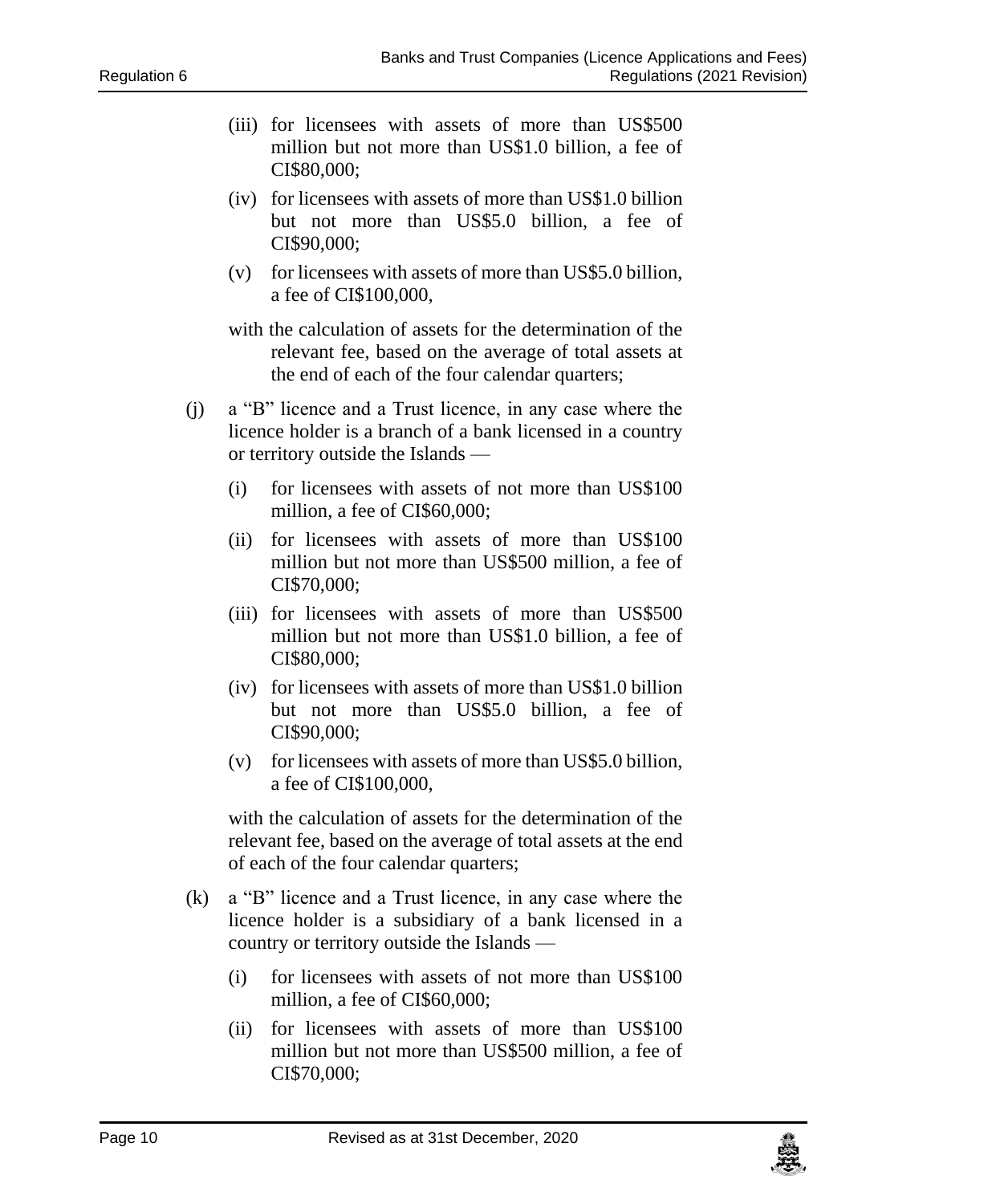- (iii) for licensees with assets of more than US\$500 million but not more than US\$1.0 billion, a fee of CI\$80,000;
- (iv) for licensees with assets of more than US\$1.0 billion but not more than US\$5.0 billion, a fee of CI\$90,000;
- (v) for licensees with assets of more than US\$5.0 billion, a fee of CI\$100,000, with the calculation of assets for the determination of the relevant fee, based on the average of total assets at the end of each of the four calendar quarters;
- (l) a "B" licence and a Trust licence, in any case where the licence holder is not a subsidiary or branch of a bank licensed in a country or territory outside the Islands —
	- (i) for licensees with assets of not more than US\$100 million, a fee of CI\$60,000;
	- (ii) for licensees with assets of more than US\$100 million but not more than US\$500 million, a fee of CI\$70,000;
	- (iii) for licensees with assets of more than US\$500 million but not more than US\$1.0 billion, a fee of CI \$80,000;
	- (iv) for licensees with assets of more than US\$1.0 billion but not more than US\$5.0 billion, a fee of CI \$90,000;
	- (v) for licensees with assets of more than US\$5.0 billion, a fee of CI\$100,000,

with the calculation of assets for the determination of the relevant fee, based on the average of total assets at the end of each of the four calendar quarters;

- (m) a Trust licence alone, in any case where the licence holder is a branch of a bank licensed in a country or territory outside the Islands; \$90,000
- (n) a Trust licence alone, in any case where the licence holder is a subsidiary of a bank licensed in a country or territory outside the Islands; \$90,000

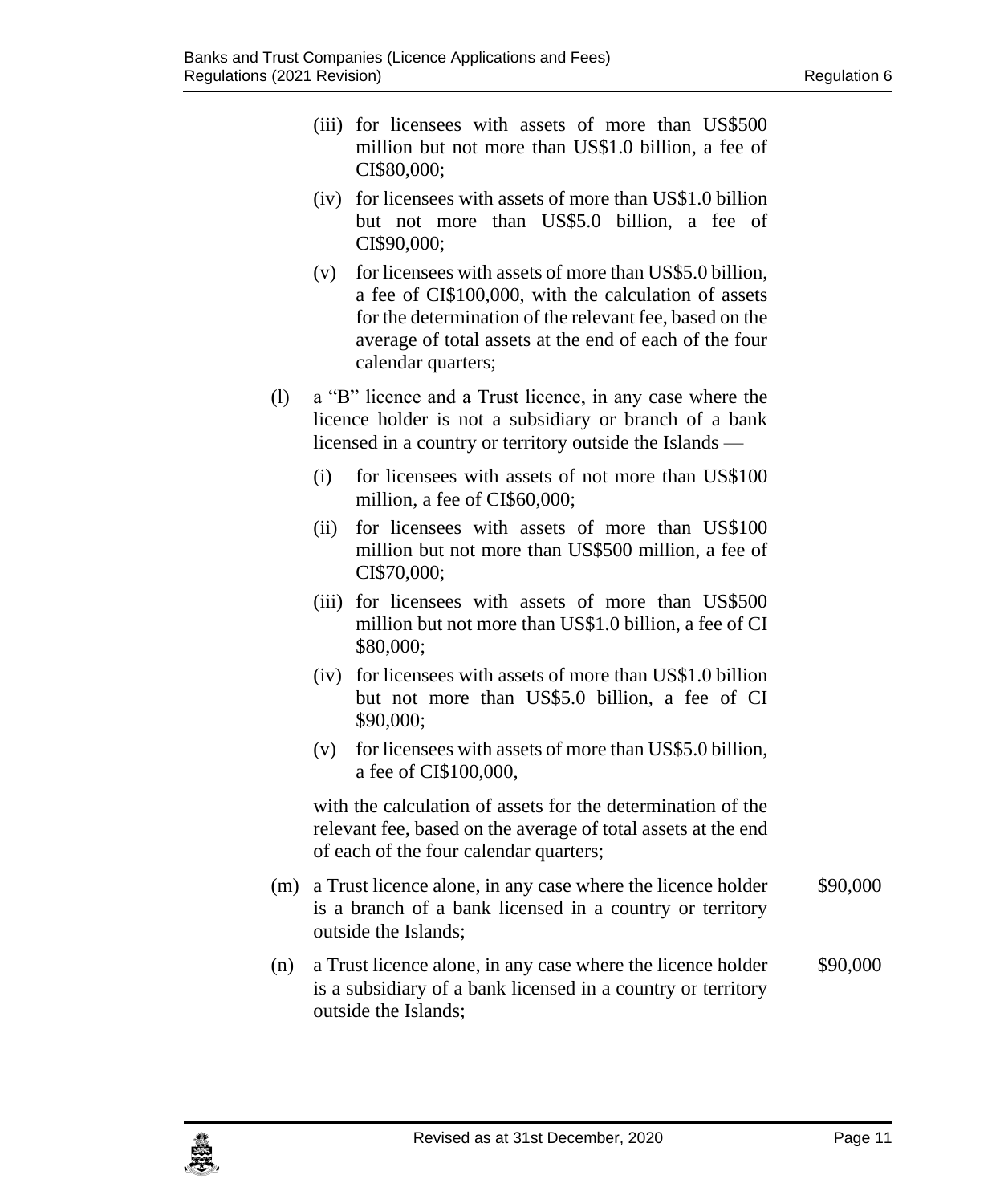| (0) | a Trust licence alone, in any case where the licence holder<br>is not a subsidiary or branch of a bank licensed in a country<br>or territory outside the Islands;                                      | \$90,000 |
|-----|--------------------------------------------------------------------------------------------------------------------------------------------------------------------------------------------------------|----------|
| (p) | a Restricted "B" licence alone, in any case where the<br>licence holder is a branch of a bank licensed in a country<br>or territory outside the Islands;                                               | \$37,000 |
| (q) | a Restricted "B" licence alone, in any case where the<br>licence holder is a subsidiary of a bank licensed in a<br>country or territory outside the Islands;                                           | \$37,000 |
| (r) | a Restricted "B" licence alone, in any case where the<br>licence holder is not a subsidiary or branch of a bank<br>licensed in a country or territory outside the Islands;                             | \$40,000 |
| (s) | a Restricted "B" licence and a Restricted Trust<br>licence.<br>where the licence holder is a branch of a<br>in any case<br>bank licensed in a country or territory outside the Islands;                | \$37,000 |
| (t) | a Restricted "B" licence and a Restricted Trust licence, in<br>any case where the licence holder is a subsidiary of a bank<br>licensed in a country or territory outside the Islands;                  | \$37,000 |
| (u) | a Restricted "B" licence and a Restricted Trust licence, in<br>any case where the licence holder is not a subsidiary or<br>branch of a bank licensed in a country or territory outside<br>the Islands; | \$40,000 |
| (v) | a Restricted Trust licence alone                                                                                                                                                                       | \$7,000  |
| (w) | a Nominee (Trust) licence                                                                                                                                                                              | \$6,000  |

#### <span id="page-11-0"></span>**7. Fees payable for registration of controlled subsidiary**

- **7**. The following fees are prescribed to be payable for the registration of a controlled subsidiary under section  $5(4)$  —
	- (a) at the time of registration \$7,000
	- (b) on or before the 31st January every year thereafter during the continuation of the registration \$7,000

#### <span id="page-11-1"></span>**7A. Annual fees in relation to provision of registered office services**

**7A**. The annual fee payable by licensees under section 15A is \$75.

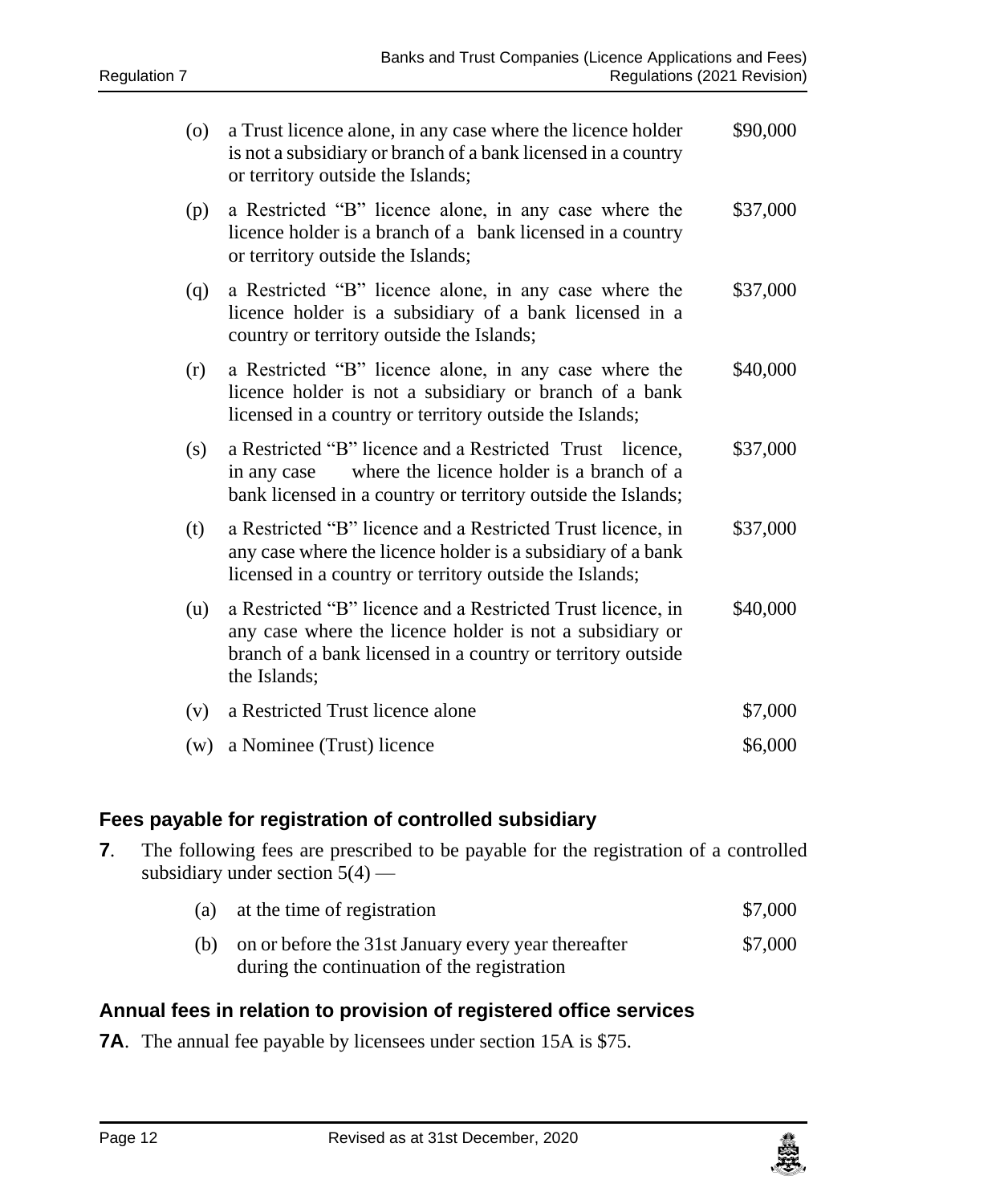## <span id="page-12-0"></span>**8. Waiver of fees: Cayman Brac, Little Cayman**

**8**. The Governor may, from time to time, waive or reduce any or all of the fees specified in these regulations in relation to any person or group of persons in Cayman Brac or Little Cayman.

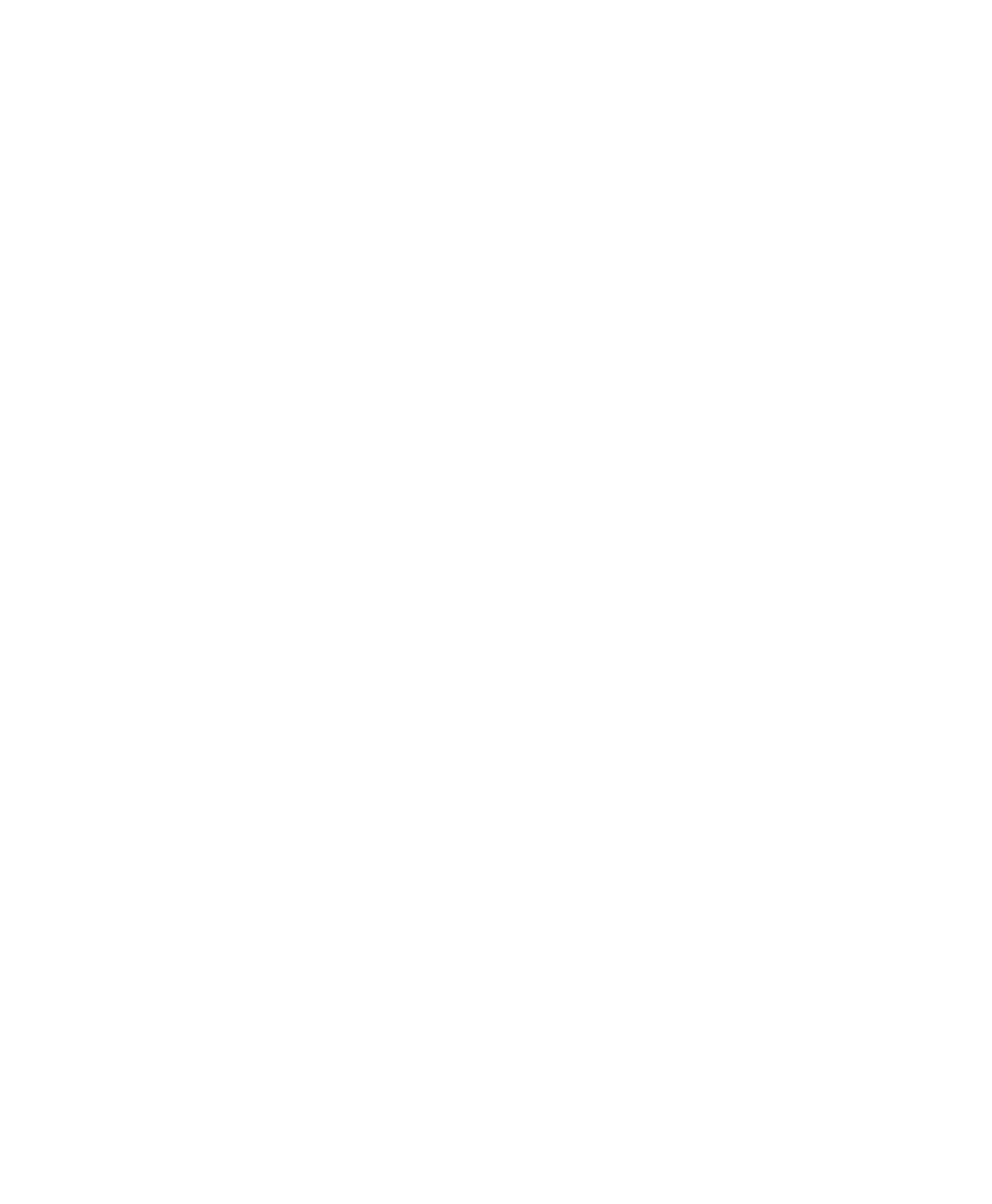# <span id="page-14-0"></span>**SCHEDULE**

## **Application for a Licence**

- <span id="page-14-1"></span>1. The name of the bank or trust company (hereinafter referred to as "the applicant") in respect of which the licence is sought.
- 2. Evidence of the granting and currency of any approval required under section 11 to the use of any word in the title or description of the applicant.
- 3. If not within the Islands, the address of the principal office of the applicant and of its registered office if it is different.
- 4. The names and addresses of the two individuals or the body authorised under section 6(2) to be the agents in the Islands of the applicant.
- 5. If the applicant is a company to which Part IX of the *Companies Act (2021 Revision)* applies, the names and addresses of some one or more persons authorised under paragraph (c) of section 206(2) of that Act to accept service on its behalf of process or notices.
- 6. If the applicant is a company, evidence of its incorporation in the Islands, or outside them, as the case may be.
- 7. A copy of the memorandum and articles of association, act, statute, charter, partnership agreement or other instrument constituting and defining the constitution of the applicant verified by a statutory declaration made by one of its directors, partners or its secretary and-
	- (a) in the case of an applicant which is a company incorporated in the Islands, certified under section 27 of the *Companies Act (2021 Revision)*; and
	- (b) in the case of an applicant which is incorporated under any law other than the law of the Islands, certified and authenticated under the public seal of the country, city or place under the law of which it is incorporated and, if such instrument is not written in the English language, a certified English translation thereof.
- 8. Where appropriate, a statement in writing in a form acceptable to the Inspector from the authority responsible for the administration of the laws relating to banking or trust businesses, as the case may be, and the supervision of such businesses, in the country in which the applicant or its parent company is incorporated that such authority is aware of the application.
- 9. If the applicant is a company incorporated in the Islands-
	- (a) the full name, address and nationality of each shareholder who holds more than ten per cent of the applicant's issued share capital or total voting rights;

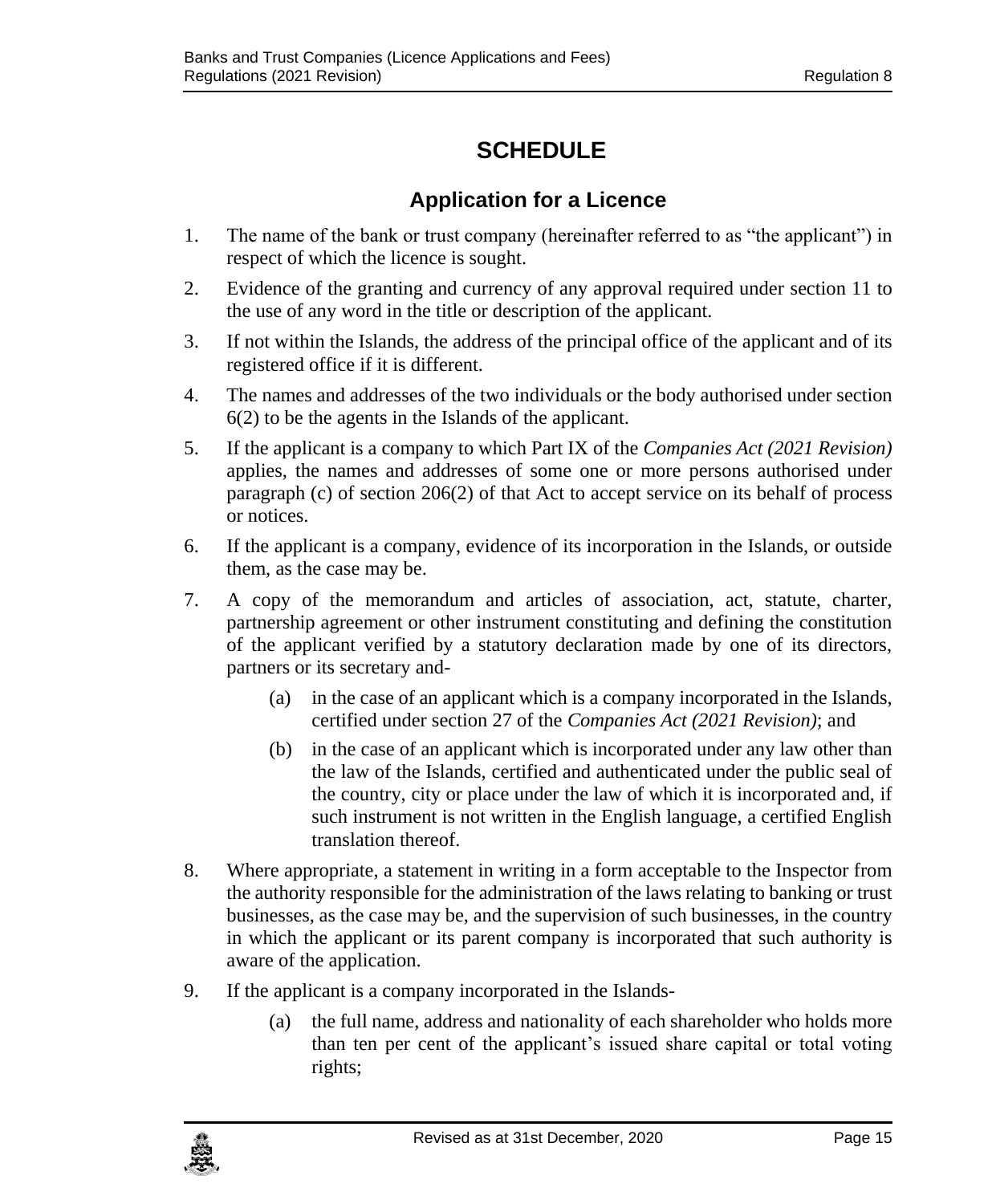- (b) the annual accounts, for the two years immediately preceding the year of application, of each shareholder which is a body corporate holding more than ten per cent of the applicant's issued share capital or total voting rights, together with similar accounts for the parent body, if any, of each such body corporate;
- (c) not less than three references acceptable to the Authority, including one character reference for, and one reference verifying the good financial standing of-
	- (i) each director, manager and officer of the applicant; and
	- (ii) each shareholder and each beneficial shareholder who is a natural person holding more than ten per cent of the applicant's issued share capital or total voting rights,

and, for each such director, manager, officer or shareholder, a police or other certificate satisfactory to the Authority that such director, manager, officer or shareholder has not been convicted of a serious crime or any offence involving dishonesty;

- (d) the full names, addresses and nationalities of all directors, managers and officers of the applicant;
- (e) a questionnaire approved by the Authority and completed by all the directors, managers and officers of the applicant;
- (f) a questionnaire approved by the Authority and completed by each shareholder or beneficial shareholder who is a natural person holding more than ten per cent of the applicant's issued share capital or total voting rights;
- (g) evidence acceptable to the Authority of the availability to the applicant at all times of adequate professional knowledge and experience in the banking or trust business, as the case may be, and the names of at least two of its directors actively engaged in the business of the applicant, one of whom shall possess a sound professional knowledge of, and experience in, the banking or trust business, as the case may be;
- (h) the names and addresses of the registered offices of all subsidiary companies of the applicant together with a statement as to how much of the capital of each such company constitutes an asset of the applicant;
- (i) the name and address of the firm of auditors practising in the Islands and approved by the Authority appointed to audit the accounts of the applicant;
- (j) a statement giving the date for the drawing up of the annual accounts of the applicant;
- (k) details of the current business activities, if any, of the applicant and its proposed activities if the licence applied for is granted including-

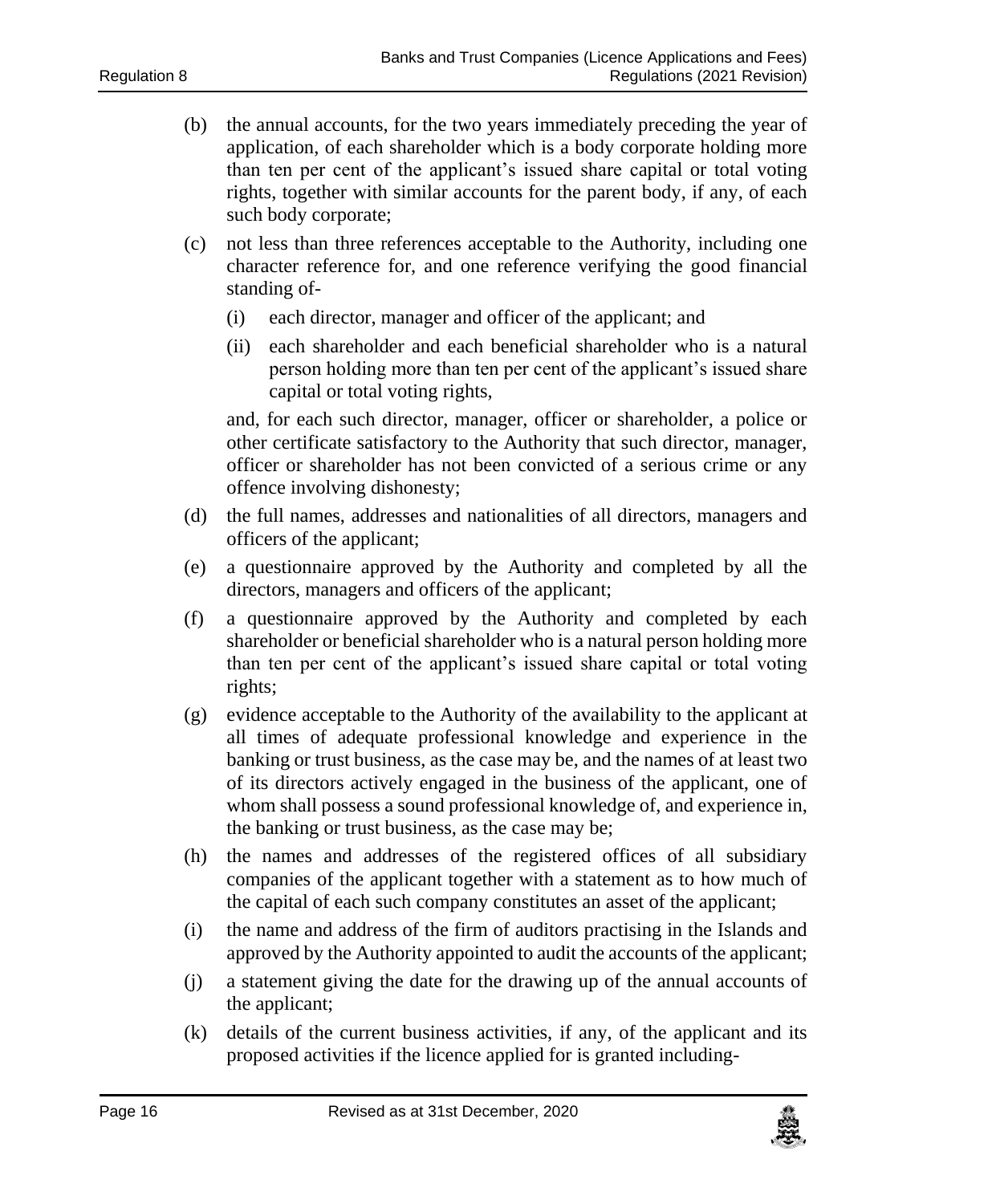(i) its business aims;

(ii) a detailed statement setting out its proposed initial assets and its proposed assets and expected liabilities at the end of each of the two years next succeeding the date of such grant together with an estimate of expected income;

(iii) particulars of its management structure and personnel;

(iv) a statement as to its customer base, including, in the case of an application for a Restricted licence, the names and addresses of its customers; and

(v) a copy of its most recent balance sheet and details of its fee earnings, if any; and

- (l) requests for any exemption from the requirements of the Law sought by the applicant.
- 10. If the applicant is a company incorporated outside the Islands-
	- (a) a list certified by its secretary containing the names, addresses and nationalities of its directors and corporate officers;
	- (b) a questionnaire approved by the Authority and completed by all the directors, managers and officers of the applicant;
	- (c) a questionnaire approved by the Authority and completed by each shareholder or beneficial shareholder who is a natural person holding more than ten per cent of the applicant's issued share capital or total voting rights;
	- (d) a chart showing the relationship to its subsidiaries and affiliates and any holding company;
	- (e) the name and address of its auditor;
	- (f) a statement giving the date for the drawing up of its annual accounts;
	- (g) a copy of its latest annual accounts and those of its holding company, if any;
	- (h) a letter, or letters, addressed to the Governor under the hand of its presiding officer containing-

(i) a statement describing in outline the history of the applicant and its present business activities;

(ii) a brief description of each of its subsidiaries and affiliates;

(iii) the reasons for wishing to obtain the licence sought and its business aims for the applicant;

(iv) evidence acceptable to the Authority of the professional knowledge of and experience in banking or trust business, as the case may be, of the directors and managers;

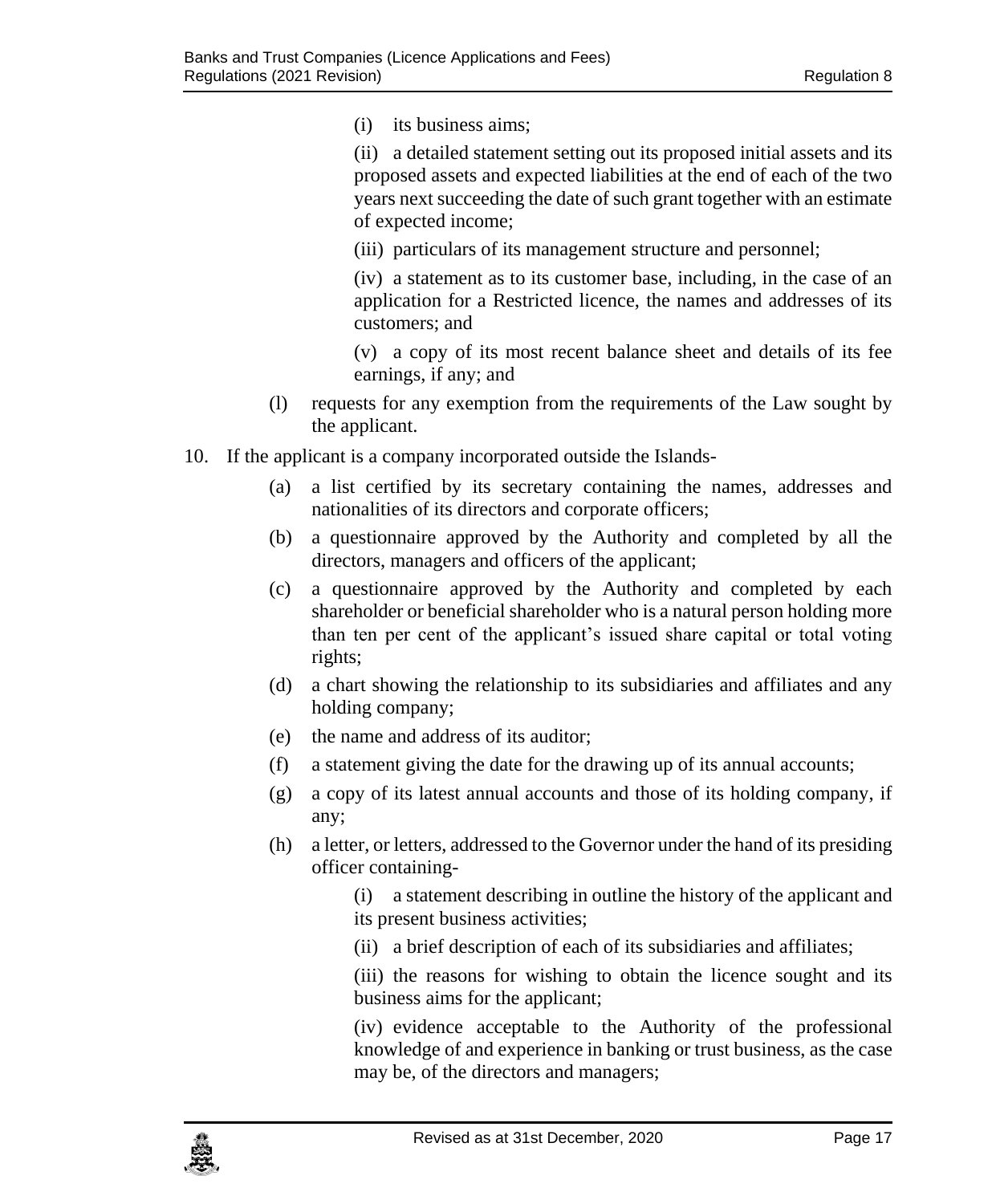(v) confirmation in writing under the hand of the presiding officer of the applicant and the presiding officer of its parent body, if any, that they concur in the making of the application; and

(vi) requests for any exemption from the requirements of the Law sought by the applicant;

- (i) the annual accounts, for the two years immediately preceding the year of application, of each shareholder which is a body corporate holding more than ten per cent of the applicant's issued share capital or total voting rights, together with similar accounts for the parent body, if any, of each such body corporate;
- (j) not less than three references acceptable to the Authority, including one character reference for, and one reference verifying the good financial standing of-
	- (i) each director, manager and officer of the applicant; and

(ii) each shareholder and each beneficial shareholder who is a natural person holding more than ten per cent of the applicant's issued share capital or total voting rights;

and, for each such director, manager, officer or shareholder, a police or other certificate satisfactory to the Authority that such director, manager, officer or shareholder has not been convicted of a serious crime or any offence involving dishonesty; and

- (k) a statement in writing in a form acceptable to the Authority accepting legal responsibility for the obligations and liabilities of the applicant executed by and binding on the parent company, if any, of the applicant.
- 11. Each application for a Restricted "B" licence shall be accompanied by an undertaking in a form acceptable to the Authority that the applicant shall not receive or solicit by way of trade or business from persons other than those whose names and addresses are listed in the undertaking as required by paragraph (d) of section 6(5).
- 12. Each application for a Restricted Trust licence shall be accompanied by an undertaking in a form acceptable to the Authority that the applicant shall not undertake trust business for persons other than those whose names and addresses are listed in the undertaking as required by paragraph (e) of section 6(5).
- 13. Each applicant for an "A", a "B" or a Trust licence shall furnish evidence acceptable to the Authority that it has a fully paid-up capital of not less than four hundred thousand dollars or its equivalent in other currencies, or such greater sum as may be determined by the Governor.
- 14. Each applicant for a Restricted "B" or a Restricted Trust licence shall furnish evidence acceptable to the Authority that it has a fully paid-up capital of not less than twenty thousand dollars or its equivalent in other currencies, or such greater sum as may be determined by the Governor.

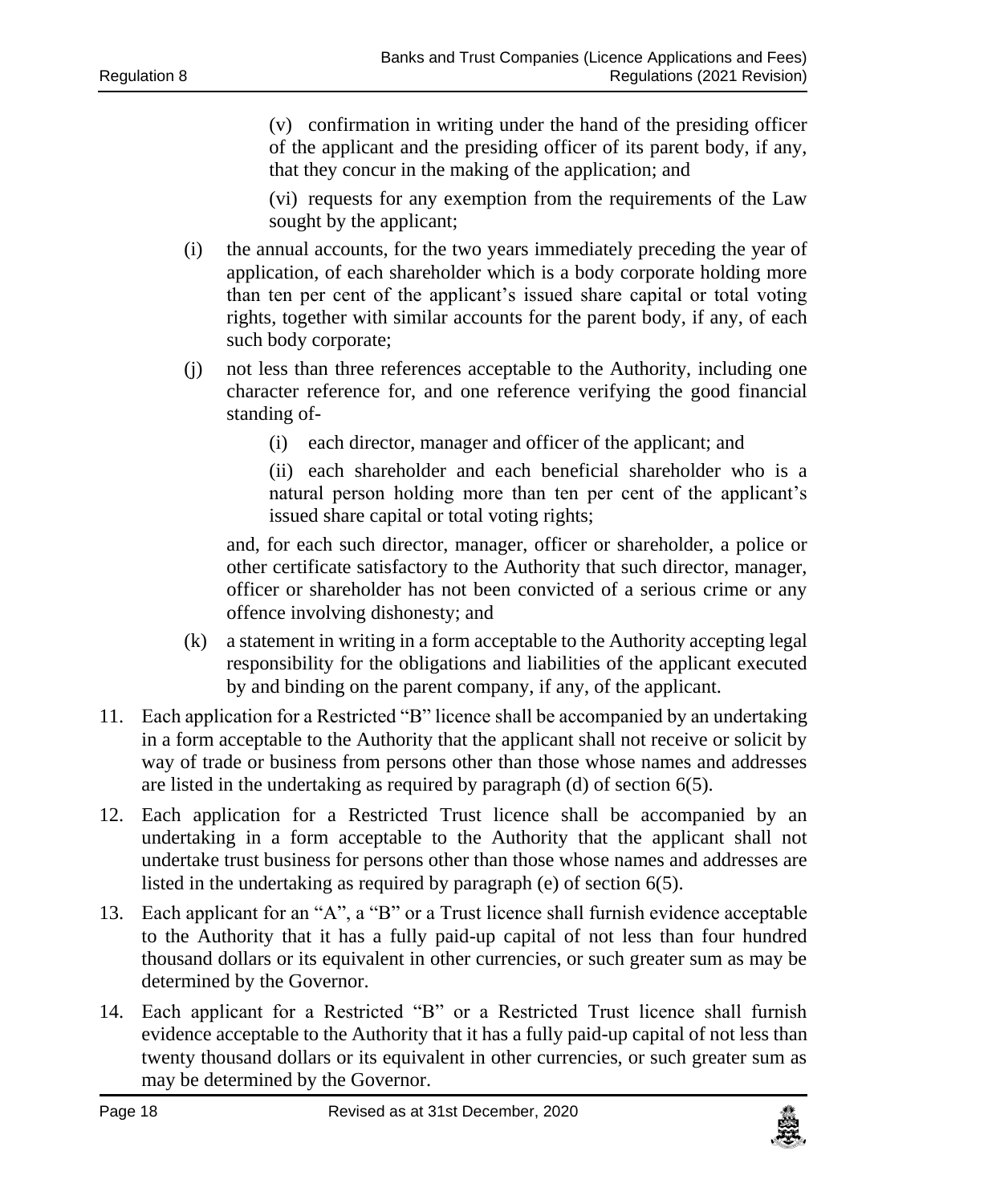- 15. Each applicant for a Nominee (Trust) licence shall furnish a guarantee in a form approved by the Authority from the licensee of which the applicant is the whollyowned subsidiary, guaranteeing to meet the liabilities of the applicant up to the sum of two hundred thousand dollars. Such guarantee shall, among other things, expressly provide that its formal validity, effect and interpretation, and the rights and liabilities of the parties thereto, are governed exclusively by the law of the Islands and that the Courts (including the Court of Appeal) of the Islands shall have exclusive jurisdiction in respect of all or any of those matters.
- 16. An application fee of two thousand dollars.

## **Publication in consolidated and revised form authorised by the Cabinet this 5th day of January, 2021.**

**Kim Bullings** *Clerk of the Cabinet*

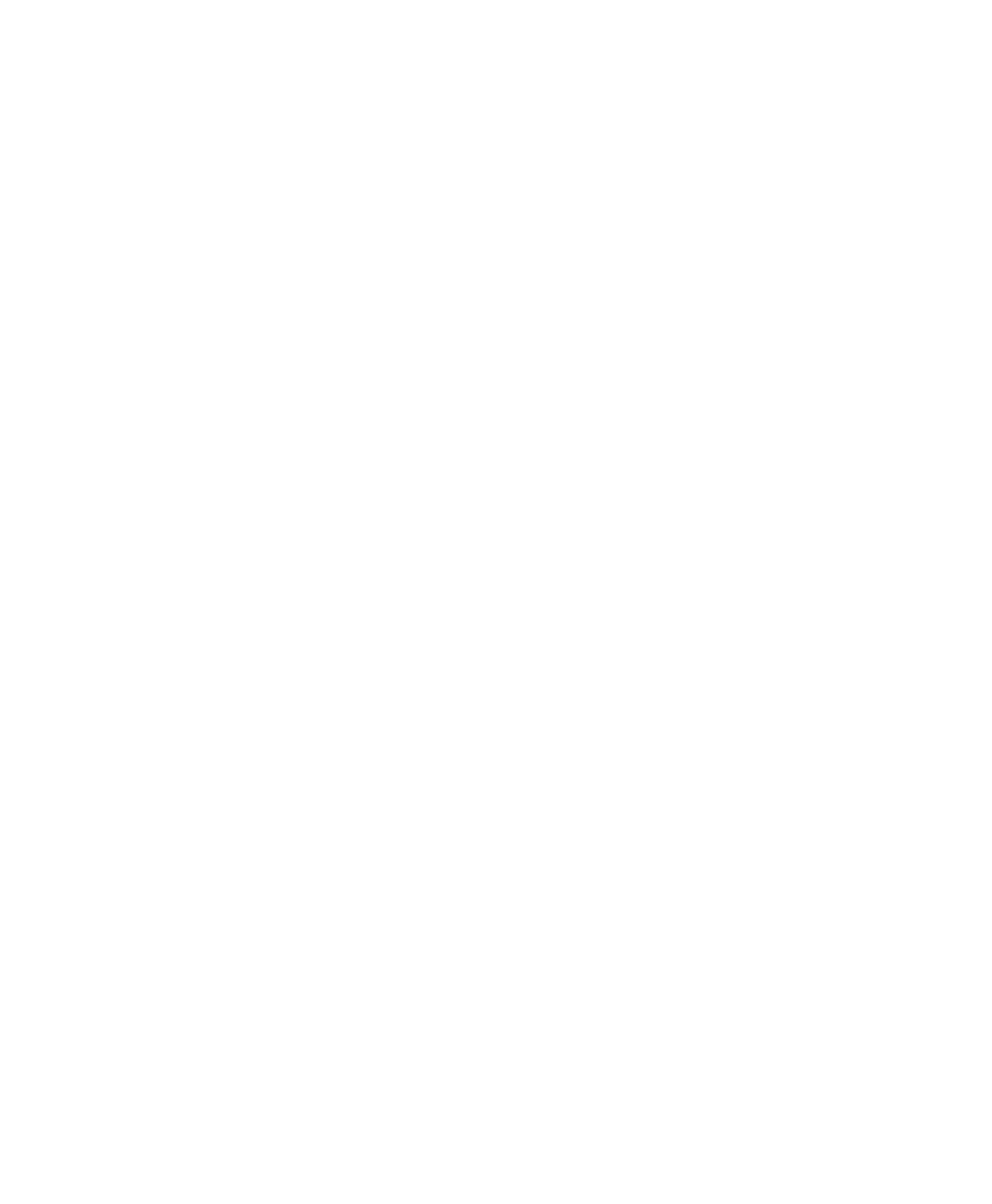# <span id="page-20-0"></span>**ENDNOTES**

# <span id="page-20-1"></span>**Table of Legislation history:**

| SL#     | Law #   | Legislation                                                                                                            | Commencement | Gazette          |
|---------|---------|------------------------------------------------------------------------------------------------------------------------|--------------|------------------|
|         | 56/2020 | Citation of Acts of Parliament Act, 2020                                                                               | 3-Dec-2020   | LG89/2020/s1     |
| 81/2020 |         | Banks and Trust Companies (Licence Applications and Fees)<br>(Amendment) Regulations, 2020.                            | 22-Jun-2020  | LG46/2020/s2     |
| E1/2013 |         | Erratum: Banks and Trust Companies (Licence Applications<br>and Fees) (Amendment) Regulations (2013 Revision)          | 11-Oct-2013  | GE93/2013/p42    |
|         |         | <b>Banks and Trust Companies (Licence Applications and Fees)</b><br>Regulations (2013 Revision)                        | 11-Oct-2013  | GE82/2013/s4     |
| 82/2012 |         | Banks and Trust Companies (Licence Applications and Fees)<br>(Amendment) Regulations, 2012                             | 20-Dec-2012  | GE129/2012/s1    |
|         |         | <b>Banks and Trust Companies (Licence Applications and Fees)</b><br><b>Regulations (2011 Revision)</b>                 | 7-Nov-2011   | G23/2011/s1      |
| 38/2009 |         | Banks and Trust Companies (Licence Applications and Fees)<br>(Amendment) Regulations, 2009                             | 1-Jan-2010   | GE72/2009/s3     |
|         |         | <b>Banks and Trust Companies (Licence Applications and Fees)</b><br><b>Regulations (2007 Revision)</b>                 | 9-Jul-2007   | G14/2007/s3      |
| 32/2006 |         | Banks and Trust Companies (Licence Applications and Fees)<br>(Amendment) (No. 2) Regulations, 2006                     | 27-Dec-2006  | G26/2006/s6      |
| 31/2006 |         | Banks and Trust Companies (Licence Applications and Fees)<br>(Amendment) Regulations, 2002                             | 3-Jan-2002   | GE2/2002/s1      |
| 30/2001 |         | Banks and Trust Companies (Licence Applications and Fees)<br>(Amendment) (Further Variation of Fees) Regulations, 2001 | 1-Jun-2001   | GE11/2001/s2     |
| 29/2001 |         | Banks and Trust Companies (Licence Applications and Fees)<br>(Amendment) (Applicants' References) Regulations, 2001    | 30-Apr-2001  | GE8/2001/s7      |
|         |         | <b>Banks and Trust Companies (Licence Applications and Fees)</b><br><b>Regulations (1998 Revision)</b>                 | 16-Feb-1998  | G4/1998/s2       |
|         | 4/1997  | Miscellaneous Provisions (Fees and Duties) (Temporary) Law,<br>1997 (part)                                             | 22-Apr-1997  | GE4/1997         |
|         |         | <b>Banks and Trust Companies (Licence Applications and Fees)</b><br><b>Regulations (1997 Revision)</b>                 | 3-Feb-1997   | G3/1997/s1       |
| 22/1995 |         | Banks and Trust Companies (Fees) (Amendment) Regulations,<br>1995                                                      | 6-Apr-1995   | GE8/1995/s1      |
| 22/1990 |         | Banks and Trust Companies (Fees) (Amendment) Regulations,<br>1990                                                      | 1-Jan-1991   | GE31July/1990/s1 |
| 2/1989  |         | Banks and Trust Companies (Fees) Regulations, 1989                                                                     | 26-Jun-1989  | GE26Jun/1989/s1  |

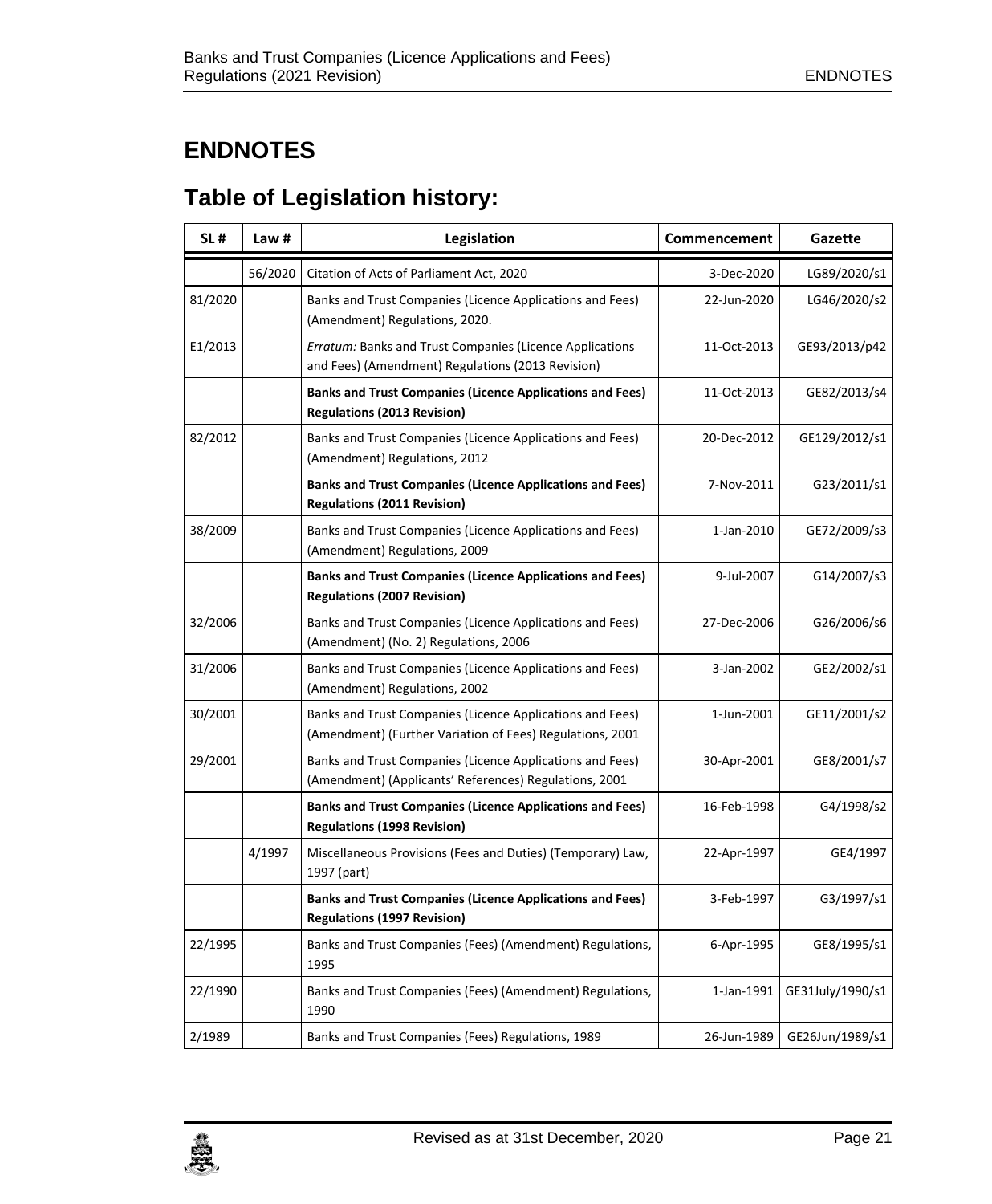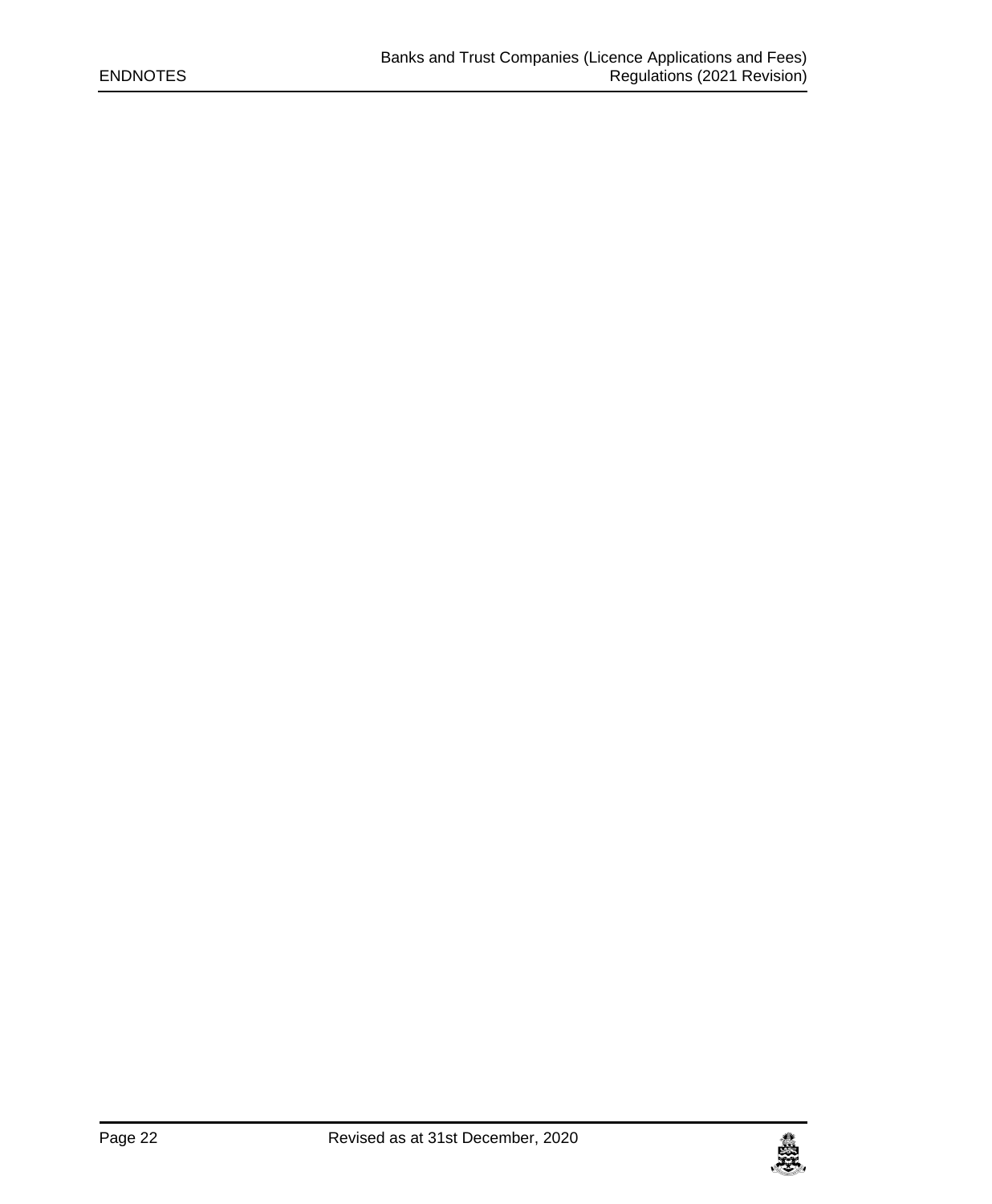